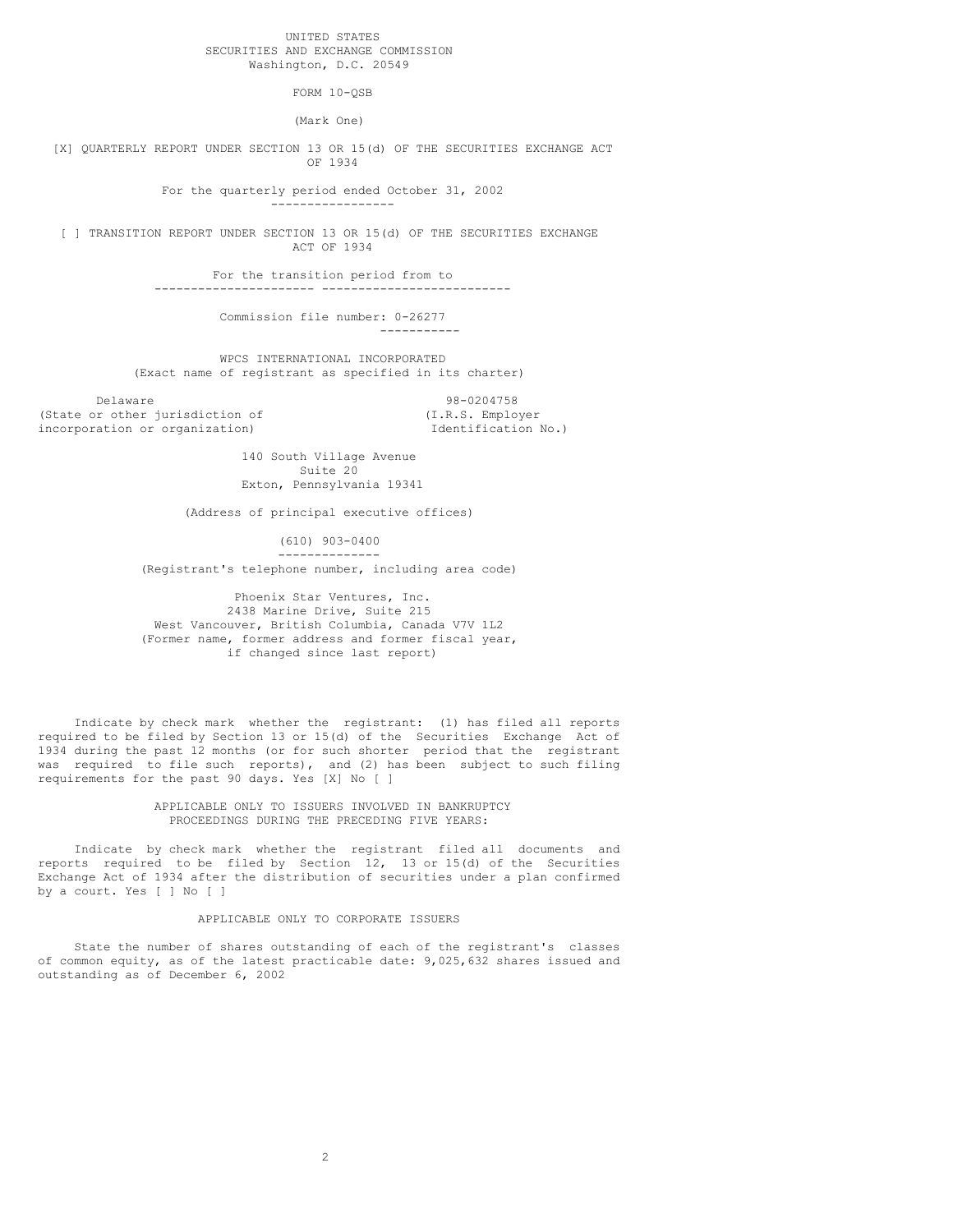## WPCS INTERNATIONAL, INC. AND SUBSIDIARY (FORMERLY PHOENIX STAR VENTURES, INC.)

 $<$ TABLE> <CAPTION>

# I N D E X

# PART I. FINANCIAL INFORMATION

| $<$ S $>$ |                   |                                                                                                                   | <<        |
|-----------|-------------------|-------------------------------------------------------------------------------------------------------------------|-----------|
|           | ITEM 1.           | Condensed consolidated balance sheets at October 31, 2002<br>(unaudited) and April 30, 2002 (audited)             | $4 - 5$   |
|           |                   | Condensed consolidated statement of operations for the three<br>and six months ended October 31, 2002 (unaudited) | 6         |
|           |                   | Condensed consolidated statement of cash flows for the six<br>months ended October 31, 2002 (unaudited)           | $7 - 8$   |
|           |                   | Condensed consolidated statement of shareholders' equity for the<br>six months ended October 31, 2002 (unaudited) | 9         |
|           |                   | Notes to condensed consolidated financial statements                                                              | $10 - 13$ |
|           | ITEM 2.           | Management's Discussions and Analysis                                                                             | $14 - 18$ |
|           | ITEM 3.           | Controls and Procedures                                                                                           | 19        |
| PART II.  | OTHER INFORMATION |                                                                                                                   |           |
|           | ITEM 6.           | Exhibits and Reports on 8-K                                                                                       | 20        |
|           |                   | SIGNATURES                                                                                                        | 21        |
|           |                   | CERTIFICATIONS                                                                                                    | $22 - 24$ |

 $<$ /TABLE>

3 WPCS INTERNATIONAL, INC. AND SUBSIDIARY (FORMERLY PHOENIX STAR VENTURES, INC.)

CONDENSED CONSOLIDATED BALANCE SHEETS

## $<$ TABLE> <CAPTION>

| April 30,                                                                                      | October 31, |  |  |
|------------------------------------------------------------------------------------------------|-------------|--|--|
| ASSETS                                                                                         | 2002        |  |  |
| 2002                                                                                           |             |  |  |
|                                                                                                |             |  |  |
|                                                                                                | (UNAUDITED) |  |  |
| CURRENT ASSETS:                                                                                |             |  |  |
| $<$ S $>$                                                                                      | <<          |  |  |
| <<                                                                                             |             |  |  |
| Cash and cash equivalents                                                                      | \$78,606    |  |  |
| \$15,554                                                                                       |             |  |  |
| Accounts receivable, net of allowance for<br>doubtful accounts of \$26,285 at October 31, 2002 | 130,966     |  |  |
| 91,183                                                                                         |             |  |  |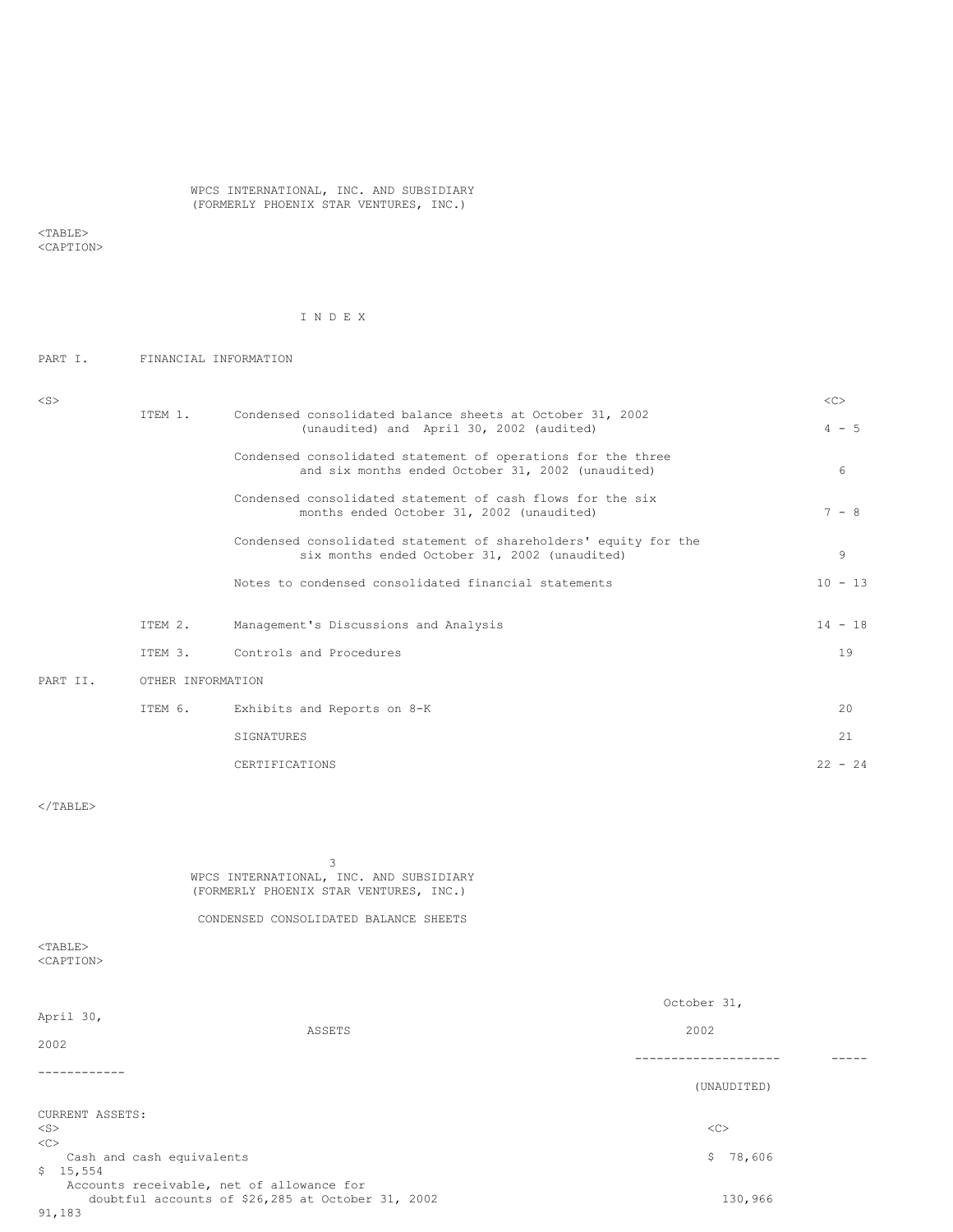| Inventory<br>7,975                       | 5,645              |  |
|------------------------------------------|--------------------|--|
| Prepaid consulting services              | 2,559<br>--------- |  |
| .                                        |                    |  |
| $\overline{\phantom{a}}$                 |                    |  |
| Total current assets<br>114,712          | 217,776            |  |
| PROPERTY AND EQUIPMENT, Net<br>28,271    | 25,186             |  |
| OTHER ASSETS, security deposits<br>2,242 | 2,242              |  |
|                                          |                    |  |
| Totals<br>\$145,225                      | \$245, 204         |  |
| =========                                | =========          |  |

 $\langle$ /TABLE>

The accompanying notes are an integral part of these condensed financial statements.

> 4 WPCS INTERNATIONAL, INC. AND SUBSIDIARY (FORMERLY PHOENIX STAR VENTURES, INC.)

CONDENSED CONSOLIDATED BALANCE SHEETS (continued)

<TABLE> <CAPTION>

October 31, April 30,<br>2002 2002 LIABILITIES AND SHAREHOLDERS' EQUITY 2002 --------- --------- (UNAUDITED) CURRENT LIABILITIES: <S> <C> <C> Accounts payable and accrued expenses .................................. \$ 72,399 \$ 95,119 Current maturities of capital lease obligations ......................... Due to Shareholder ..................................................... - 20,743 --------- --------<br>-------- --------<br>74,582 117,939 Total current liabilities ........................................ 74,582 117,939 Capital lease obligations, net of current maturities ....................... 5,783 6,902 Deferred income taxes ...................................................... 4,150 4,150 --------- --------- Total Liabilities .............................................. 84,515 128,991 --------- --------- SHAREHOLDERS' EQUITY: Preferred Stock - \$0.0001 par value, 5,000,000 shares authorized Series B Convertible Preferred Stock, 1,000 shares designated, 519 shares issued and outstanding at October 31, 2002, liquidation preference \$519,000 ..................................... -- -- Common Stock - \$0.0001 par value, 30,000,000 shares authorized, 9,025,632 shares and 5,500,000 shares issued and outstanding, respectively ............. 903 550 Additional paid- in capital ............................................. 615,282 4,450 Retained earnings (accumulated deficit) .................................. (455,496) 11,234 --------- --------- Total shareholders' equity ...................................... 160,689 16,234

--------- ---------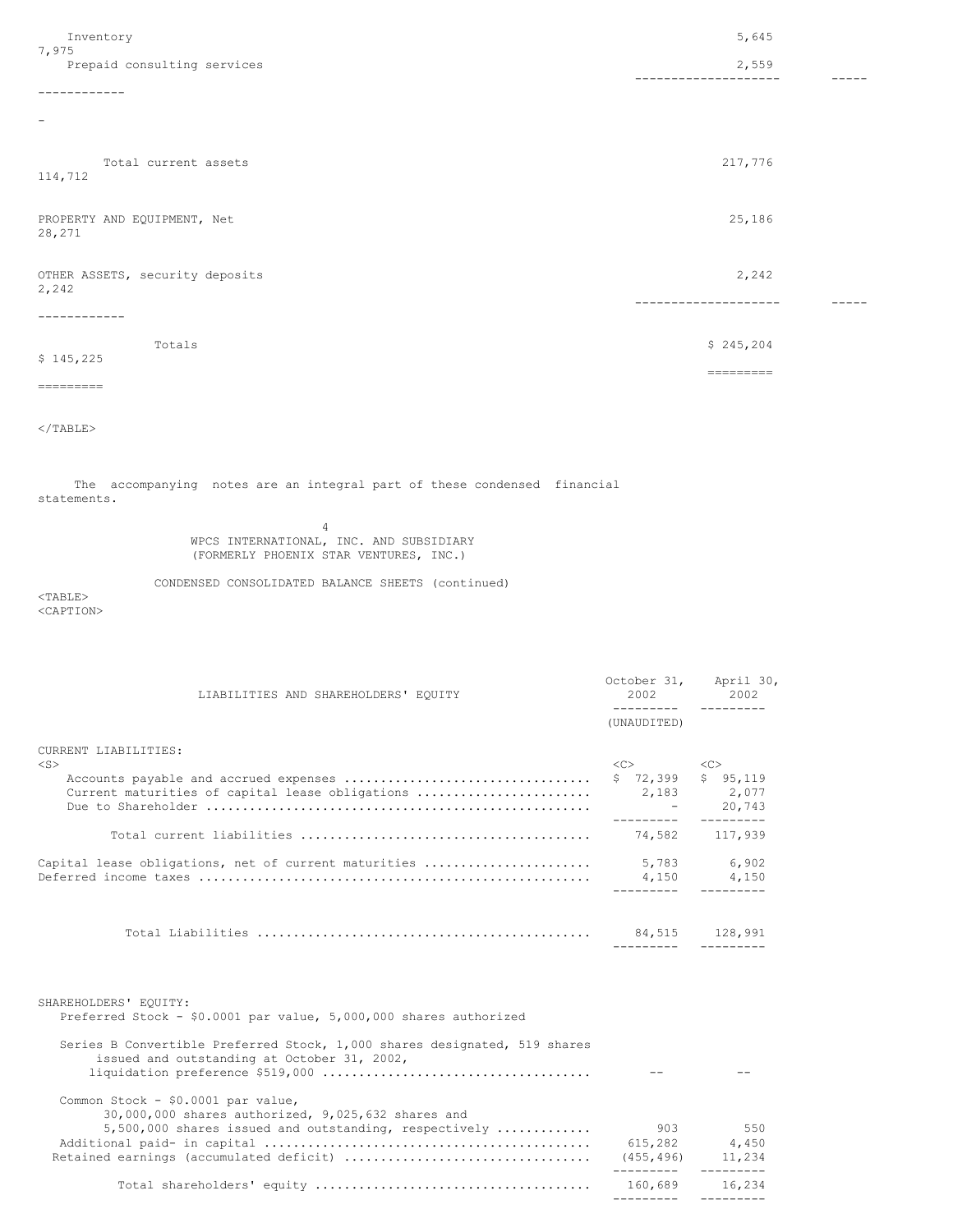|        | __________<br>__________ | ___<br>__________ |
|--------|--------------------------|-------------------|
| Totals | $24 -$                   | 45                |

The accompanying notes are an integral part of these condensed financial statements.

## 5 WPCS INTERNATIONAL INC. AND SUBSIDIARY (FORMERLY PHOENIX STAR VENTURES, INC.)

CONDENSED CONSOLIDATED STATEMENTS OF OPERATIONS (UNAUDITED)

<TABLE> <CAPTION>

|                                                                                                                                                                                                                                         | Three Months<br>Ended<br>2002<br>$- - - - -$                                               | Six Months<br>Ended<br>October 31, October 31,<br>2002<br>$- - - -$                                     |
|-----------------------------------------------------------------------------------------------------------------------------------------------------------------------------------------------------------------------------------------|--------------------------------------------------------------------------------------------|---------------------------------------------------------------------------------------------------------|
| $<$ S $>$<br>$SALES$<br>COST OF SALES                                                                                                                                                                                                   | <<<br>\$213,359<br>170,919                                                                 | <<<br>\$606, 482<br>474,096                                                                             |
| GROSS PROFIT                                                                                                                                                                                                                            | 42,440<br>----------                                                                       | 132,386<br>-----------                                                                                  |
| OPERATING EXPENSES:<br>Selling expenses<br>General and administrative expenses<br>Provision for doubtful accounts<br>Depreciation and amortization<br>NET LOSS<br>Imputed dividends accreted on<br>Convertible Series B Preferred stock | 1,743<br>205,941<br>26,285<br>1,542<br>------------<br>235,511<br>-----------<br>(193,071) | 7,017<br>389,729<br>26,285<br>3,085<br>-----------<br>426,116<br>-----------<br>(293, 730)<br>(173,000) |
| NET LOSS ATTRIBUTABLE TO<br>COMMON SHAREHOLDERS                                                                                                                                                                                         | \$(193, 071)<br>===========                                                                | \$ (466, 730)<br>___________                                                                            |
| Basic net loss per common share                                                                                                                                                                                                         | \$ (0.02)<br>===========                                                                   | \$ (0.05)<br>===========                                                                                |
| Basic weighted average number of<br>common shares outstanding                                                                                                                                                                           | 9,025,632<br>===========                                                                   | 8,689,620<br>===========                                                                                |

#### $<$ /TABLE $>$

The accompanying notes are an integral part of these condensed financial statements

> 6 WPCS INTERNATIONAL INC. AND SUBSIDIARY (FORMERLY PHOENIX STAR VENTURES, INC.)

CONDENSED CONSOLIDATED STATEMENTS OF CASH FLOWS (UNAUDITED)

<TABLE> <CAPTION>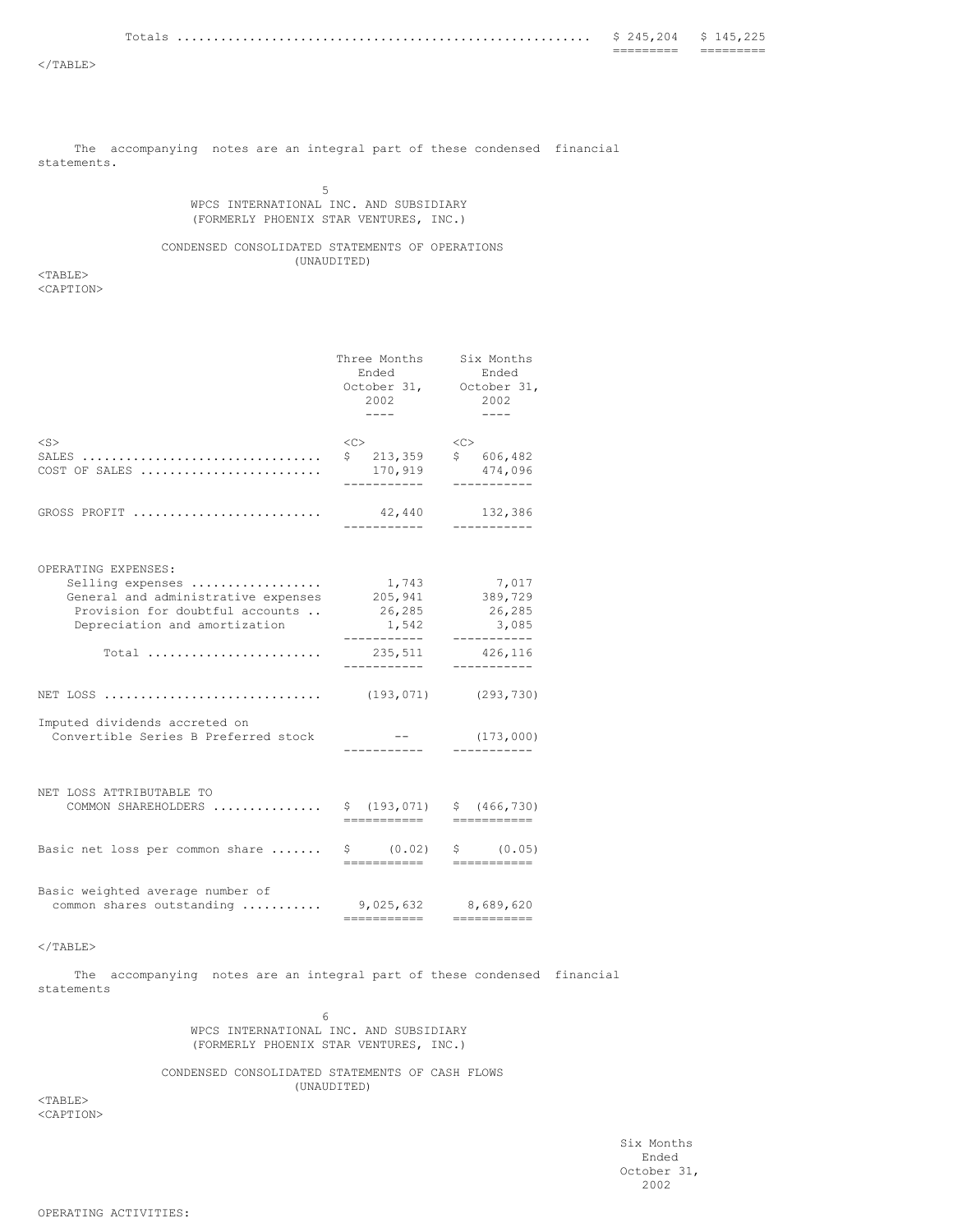| $<$ S $>$                                                        | <<                  |
|------------------------------------------------------------------|---------------------|
|                                                                  | \$(293, 730)        |
| Adjustments to reconcile net loss                                |                     |
| to net cash used in operating activities:                        |                     |
|                                                                  | 3,085               |
|                                                                  | 26,285              |
| Changes in operating assets and liabilities, net of acquisition: |                     |
|                                                                  | (66, 068)           |
|                                                                  | 2,331               |
|                                                                  | (2, 559)            |
| Accounts payable and accrued expenses                            | (42, 792)           |
|                                                                  | ---------           |
|                                                                  |                     |
|                                                                  | $- - - - - - - - -$ |
|                                                                  |                     |
| FINANCING ACTIVITIES:                                            |                     |
|                                                                  | 3,257               |
| Repayment of advances from shareholders                          | (20, 743)           |
| Proceeds received from sale of Series B preferred stock          | 455,000             |
|                                                                  | (1, 014)            |
|                                                                  |                     |
|                                                                  |                     |
|                                                                  | ---------           |
|                                                                  | 63,052              |
|                                                                  |                     |
| CASH AND CASH EOUIVALENTS, BEGINNING OF                          |                     |
|                                                                  | 15,554              |
|                                                                  |                     |
|                                                                  | \$78,606            |
|                                                                  | =========           |

 $<$ /TABLE>

The accompanying notes are an integral part of these condensed financial statements

> 7 WPCS INTERNATIONAL, INC. AND SUBSIDIARY (FORMERLY PHOENIX STAR VENTURES, INC.)

CONDENSED CONSOLIDATED STATEMENTS OF CASH FLOWS (continued) (UNAUDITED)

<TABLE> <CAPTION>

| SUPPLEMENTAL DISCLOSURE OF CASH FLOW                                                                                                                                                                          |                       | Six Months<br>Ended<br>October 31,<br>2002 |
|---------------------------------------------------------------------------------------------------------------------------------------------------------------------------------------------------------------|-----------------------|--------------------------------------------|
| INFORMATION:                                                                                                                                                                                                  |                       |                                            |
| Cash paid during the period for:<br>$<$ S $>$                                                                                                                                                                 | < <sub></sub>         |                                            |
|                                                                                                                                                                                                               | Š.<br>=========       | 220                                        |
|                                                                                                                                                                                                               |                       | 190                                        |
| SCHEDULE OF NON-CASH FINANCING ACTIVITIES:<br>Issuance of 64 shares of Series B preferred stock<br>as payment of advances from shareholder and<br>Imputed Series B preferred stock dividend attributable to a | \$64,000<br>_________ |                                            |
| beneficial conversion feature<br>$\langle$ /TABLE>                                                                                                                                                            | ---------             | \$(173,000)                                |
| accompanying notes are an integral part of these condensed financial<br>The<br>statements                                                                                                                     |                       |                                            |

8 WPCS INTERNATIONAL, INC. AND SUBSIDIARY (FORMERLY PHOENIX STAR VENTURES, INC.)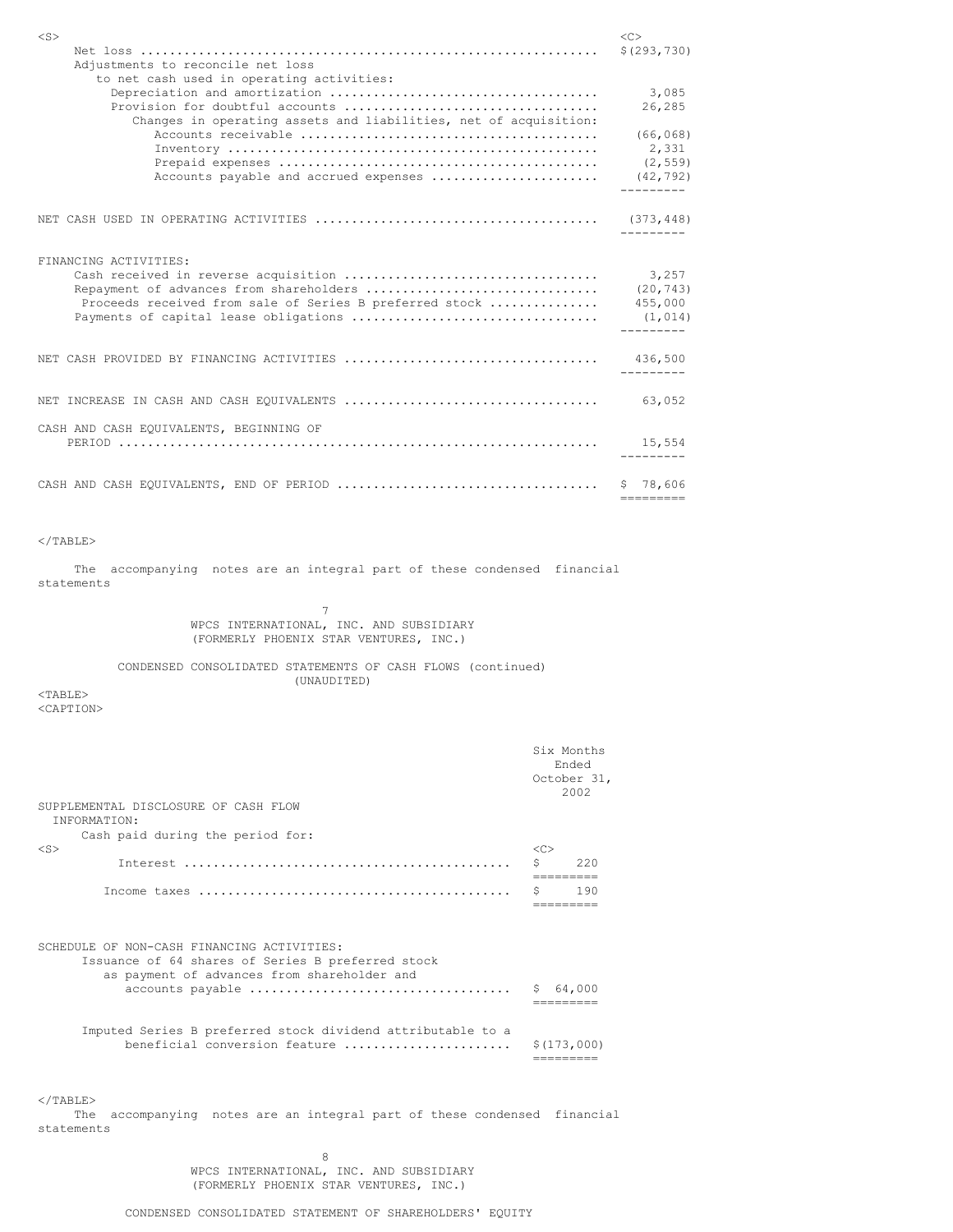<TABLE> <CAPTION>

| RETAINED                                                                                                                 |                                  |                 |                                          |                  | ADDITIONAL               |    |
|--------------------------------------------------------------------------------------------------------------------------|----------------------------------|-----------------|------------------------------------------|------------------|--------------------------|----|
| EARNINGS/<br>TOTAL                                                                                                       |                                  | PREFERRED STOCK |                                          | COMMON STOCK     | PAID-IN                  |    |
| (ACCUMULATED SHAREHOLDERS                                                                                                | <b>SHARES</b>                    | AMOUNT          | SHARES                                   | AMOUNT           | CAPITAL                  |    |
| DEFICIT)<br>EOUITY                                                                                                       |                                  |                 |                                          |                  |                          |    |
|                                                                                                                          |                                  |                 |                                          |                  |                          |    |
| $<$ S $>$                                                                                                                | <<                               | $<$ C>          | <<                                       | $<<$ $<$ $<$ $>$ | <<                       | << |
| $<\infty$                                                                                                                |                                  |                 |                                          |                  |                          |    |
| BALANCE, MAY 1, 2002<br>\$16, 234<br>11,234                                                                              |                                  | $- -$           | 5,500,000                                | 550<br>S.        | $\mathsf{S}$<br>4,450    | \$ |
| Effects of reverse acquisition<br>(80, 815)                                                                              | 250                              | 1               | 1,025,632                                | 103              | (80, 919)                |    |
| Return and retirement of common stock<br>in connection with reverse acquisition<br>Sale of Series B preferred stock sold |                                  |                 | (500, 000)                               | (50)             | 50                       |    |
| through private placement                                                                                                | 455                              |                 |                                          |                  | 455,000                  |    |
| 455,000<br>Series B preferred stock issued as<br>payment of advances from                                                | 64                               |                 |                                          |                  |                          |    |
| shareholder and accounts payable<br>64,000                                                                               |                                  |                 |                                          |                  | 64,000                   |    |
| Conversion of Series A preferred stock<br>to common stock                                                                | (250)                            | (1)             | 3,000,000                                | 300              | (299)                    |    |
| Imputed Series B preferred stock<br>dividend attributable to beneficial<br>Conversion feature<br>(173,000)               |                                  |                 |                                          |                  | 173,000                  |    |
| $(293, 730)$ $(293, 730)$                                                                                                |                                  |                 |                                          |                  |                          |    |
| $- - - - -$<br>----------<br>BALANCE, OCTOBER 31, 2002<br>$(455, 496)$ \$ 160,689                                        | 519<br>Ş.<br>$=$ $=$ $=$ $=$ $=$ | ======          | $9,025,632$ \$<br>------------ --------- | 903              | \$615, 282<br>========== | \$ |
| ========================                                                                                                 |                                  |                 |                                          |                  |                          |    |

 $\langle$ /TABLE>

The accompanying notes are an integral part of these condensed financial statements.

## 9

## WPCS INTERNATIONAL, INC. AND SUBSIDIARY (FORMERLY PHOENIX STAR VENTURES, INC.)

#### NOTES TO CONDENSED CONSOLIDATED FINANCIAL STATEMENTS

## NOTE 1 - BASIS OF PRESENTATION

The accompanying unaudited condensed consolidated financial statements of WPCS International, Inc. and Subsidiary (collectively, the "Company") have been prepared pursuant to the rules and regulations of the Securities and Exchange Commission ("SEC") for quarterly reports on Form 10-QSB and do not include all of the information and footnote disclosures required by accounting principles generally accepted in the United States of America. Accordingly, the financial statements should be read in conjunction with our audited consolidated financial statements and notes thereto for the fiscal year ended April 30, 2002 and the unaudited proforma information, included in the Company's report on Form 8-K originally filed on May 24, 2002 and amended 8-K/A dated August 6, 2002 previously filed with the SEC. The accompanying unaudited condensed consolidated financial statements reflect all adjustments (consisting of normal recurring accruals), which are, in the opinion of the management, considered necessary for a fair presentation of financial position and results of operations for the interim periods. Operating results for the three and six-month periods ended October 31, 2002 are not necessarily indicative of the results that may be expected for the fiscal year ending April 30, 2003.

NOTE 2 - SUMMARY OF SIGNIFICANT ACCOUNTING POLICIES

#### Organization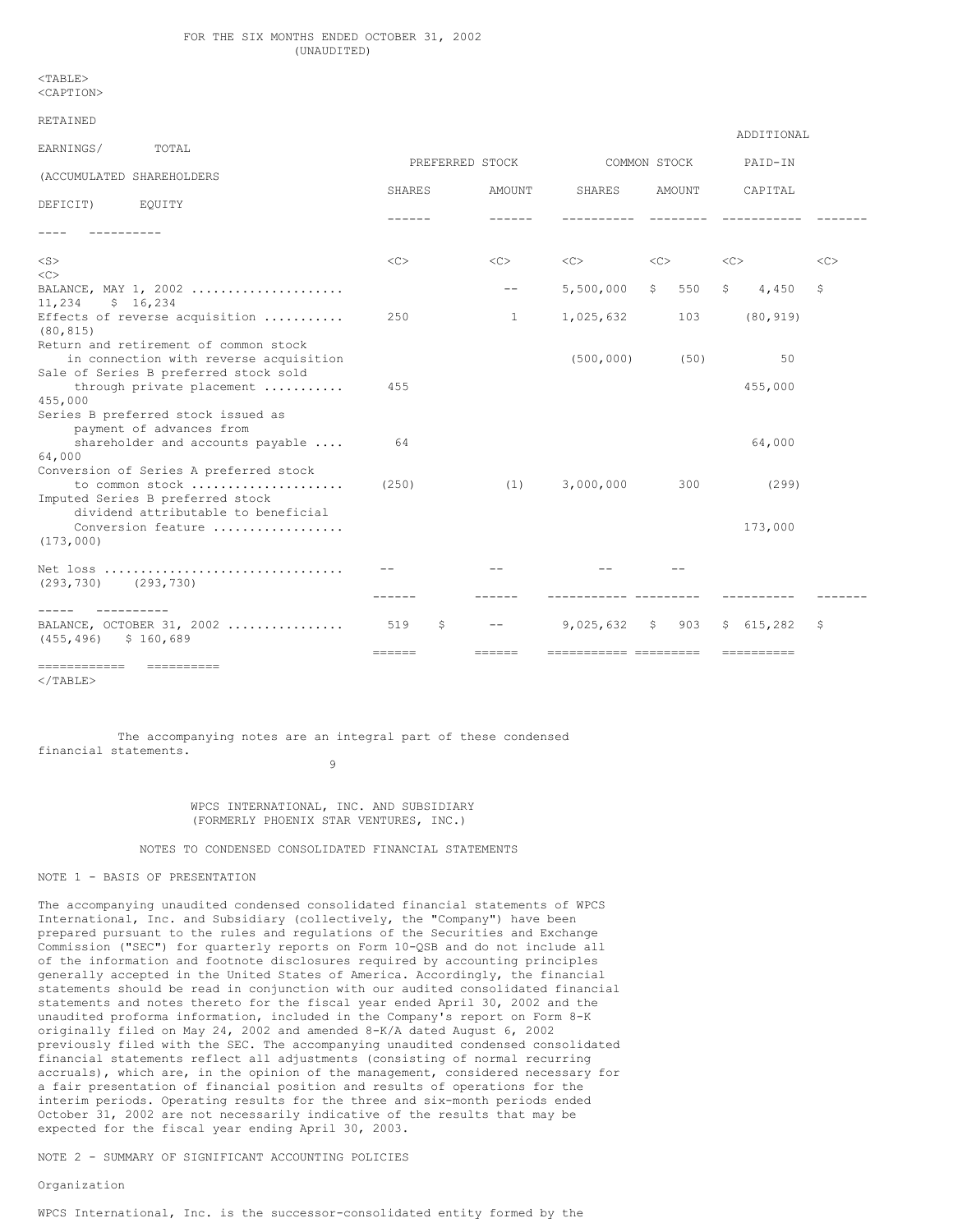merger, on May 17, 2002, of Phoenix Star Ventures, Inc. ("PSVI"), WPCS Acquisition Corp., a newly formed, wholly owned subsidiary of PSVI ("Subsidiary") and WPCS Holdings Inc., a Delaware corporation ("WPCS").

On May 17, 2002, pursuant to the agreement and plan of merger, PSVI a publicly held "shell company", became the legal acquirer of WPCS by issuing 5,500,000 shares of its common stock to the shareholders of WPCS in exchange for all of the outstanding common shares of WPCS. The former shareholders of WPCS, immediately after the business combination, owned the majority of the combined companies. Accordingly, the business combination has been accounted for as a reverse acquisition, whereby, for accounting purposes, WPCS is the accounting acquirer and PSVI is the accounting acquiree. The unaudited condensed consolidated financial statements of the Company include the accounts of PSVI since its acquisition. The cost of the acquisition approximated the fair value of the net assets of PSVI that were acquired, and accordingly, assets, liabilities and the outstanding preferred stocks of PSVI were initially recorded at historical carrying values.

On May 24, 2002, as a condition to the plan and merger agreement, PSVI's principal shareholder returned 500,000 shares of its common stock to the Company, without compensation. Subsequently, these common shares were retired and cancelled.

WPCS did not commence operations until November 15, 2001 and, accordingly, results of operations for the three and six months ended October 31, 2001 and cash flows for the six months ended October 31, 2001 have not been presented.

> 10 WPCS INTERNATIONAL, INC. AND SUBSIDIARY (FORMERLY PHOENIX STAR VENTURES, INC.)

NOTES TO CONDENSED CONSOLIDATED FINANCIAL STATEMENTS

NOTE 2 - SUMMARY OF SIGNIFICANT ACCOUNTING POLICIES (Continued)

## Nature of business

The Company provides fixed wireless solutions, including engineering, deployment and installation relating to voice-data-video transmission between two or more points without the utilization of a landline infrastructure to businesses and governmental institutions.

Principles of consolidation

The accompanying condensed consolidated financial statements include the accounts of the Company and its wholly owned Subsidiary. All significant intercompany transactions and balances have been eliminated in consolidation.

Cash and Cash Equivalents

Cash and cash equivalents include all cash and highly liquid investments with a maturity of six months or less at the date of acquisition.

Revenue recognition

Revenue consists of sales of wireless solutions and their deployment. Equipment sales are recognized when delivered and maintenance revenues are recognized when services are provided.

Inventory

Inventory consists of parts and supplies and is stated using the weighted average cost method.

## Property and equipment

Property and equipment are recorded at cost less accumulated depreciation, which is provided on the straight-line basis over the estimated useful lives of 5 to 7 years. Expenditures for maintenance and repairs are expensed as incurred.

> 11 WPCS INTERNATIONAL, INC. AND SUBSIDIARY (FORMERLY PHOENIX STAR VENTURES, INC.)

NOTES TO CONDENSED CONSOLIDATED FINANCIAL STATEMENTS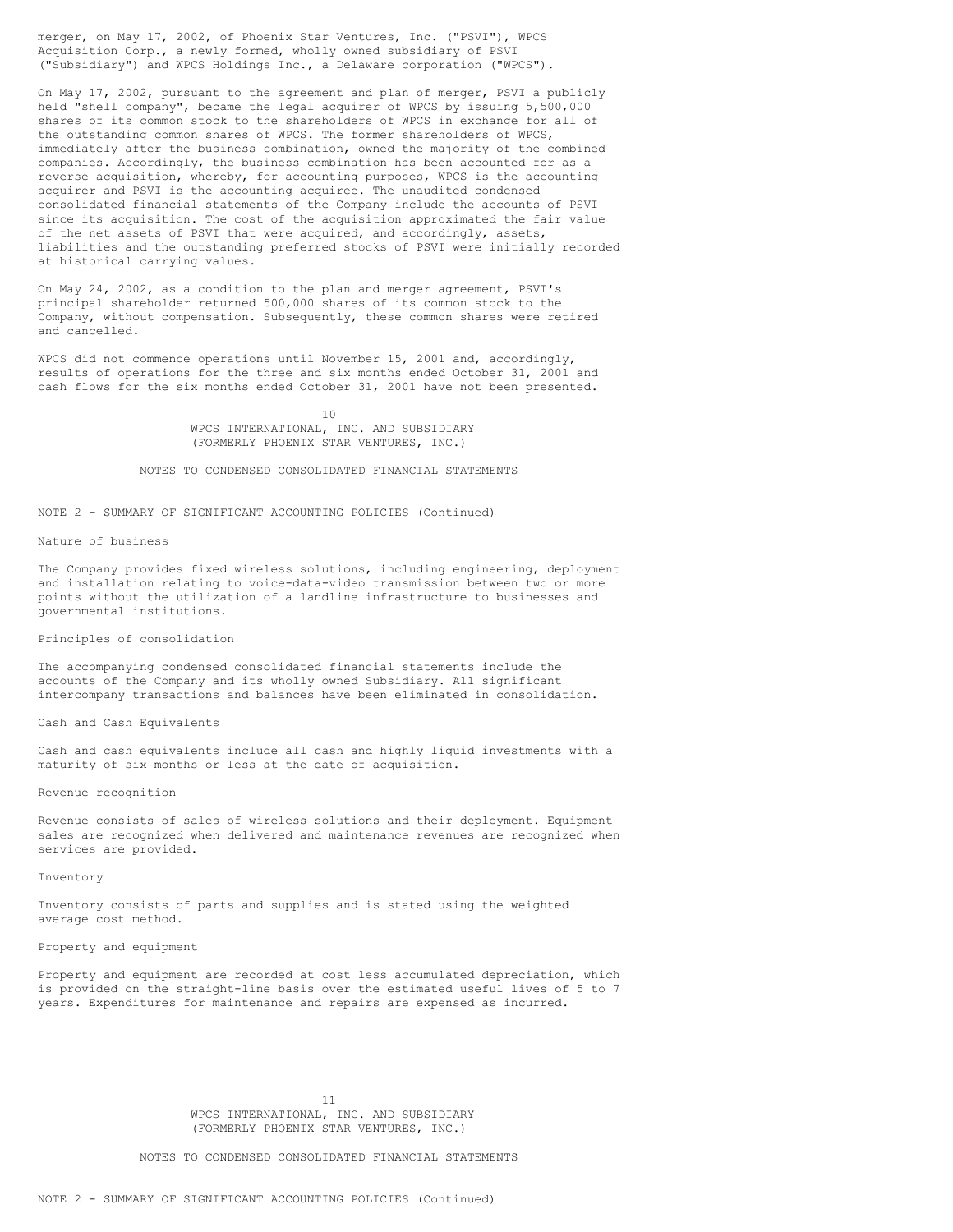In preparing financial statements in conformity with accounting principles generally accepted in the United States of America, management is required to make estimates and assumptions that affect the reported amounts of assets and liabilities and the disclosure of contingent assets and liabilities at the date of the financial statements and revenues and expenses during the reporting period. Actual results could differ from those estimates.

## NOTE 3 - NET LOSS PER COMMON SHARE

Loss per common share is computed pursuant to Financial Accounting Standards Board Statement of Financial Accounting Standards No. 128, "Earnings Per Share" ("EPS"). Basic income (loss) per share is computed as net income (loss) available to common shareholders divided by the weighted average number of common shares outstanding for the period. Diluted EPS reflects the potential dilution that could occur from common stock issuable through stock based compensation including stock options, restrictive stock awards, warrants and other convertible securities. At October 31, 2002, the Company had 11,111 stock options outstanding. Diluted EPS is not presented since the effect of the assumed exercise of options and the assumed conversion of the Series B convertible preferred stock would be antidilutive.

NOTE 4 - SHAREHOLDERS' EQUITY

Preferred Stock

Series B Convertible Preferred Stock

On May 15, 2002, the Board of Directors of the Company adopted and created a series of preferred stock consisting of 1,000 shares designated as Series B Convertible Preferred Stock ("Preferred Stock"). Each share of Preferred Stock has a liquidation preference of \$1,000 and does not accrue any dividends. The Preferred Stock is convertible into the Company's common stock, at the option of the holder, at any time after the 30th calendar day the Company receives payment in full. Each share of preferred stock is convertible at a basis of \$1,000 per share at a conversion price equal to 75% of the average market price of the common stock for ten days prior to the date of conversion. Among other provisions, the number of shares issuable upon conversion may not be less than 1,000 shares or greater than 4,000 shares of common stock.

In addition, the Company may repurchase the outstanding Series B Convertible Preferred Stock within one year following the date on which the Company received payment in full for the Preferred Stock at a price of \$1,200 per share.

> 12 WPCS INTERNATIONAL, INC. AND SUBSIDIARY (FORMERLY PHOENIX STAR VENTURES, INC.)

NOTES TO CONDENSED CONSOLIDATED FINANCIAL STATEMENTS

Through October 31, 2002, the Company sold 455 shares of Preferred Stock through a private placement and received proceeds of \$455,000 and issued 64 shares to a shareholder of the Company as payment for advances from shareholder and accounts payable totaling \$64,000.

Based on the conversion price of 75% of market value, the Company recorded a beneficial conversion feature of \$173,000 for the 519 Series B preferred shares issued as an imputed preferred stock dividend.

Common Stock

On May 23, 2002, all of the 250 shares of Series A preferred stock, which had been issued by PSVI prior to the reverse acquisition, were converted into 3,000,000 shares of the Company's common stock.

## NOTE 5 - SUBSEQUENT EVENTS

On November 13, 2002, the Company entered into an agreement and completed a merger with Invisinet Acquisitions Inc., a wholly owned subsidiary of the Company, and Invisinet, Inc., an unrelated Delaware corporation. Pursuant to the terms of the Agreement and Plan of Merger, Invisinet Acquisitions, Inc. acquired 100% of the common stock of Invisinet, Inc., by issuing 1,000,000 shares of the Company's common stock with a fair value of \$1,750,000, based on the value of the Company's common stock as of that date. Based on the net assets acquired of Invisinet, Inc., the Company will recognize goodwill of approximately \$1,600,000 (unaudited). Subsequently, Invisinet Acquisitions Inc. was merged into Invisinet, Inc. with Invisinet, Inc. being the surviving company. Invisinet, Inc. is in the same business as the Company, providing fixed wireless technology solutions to its customers.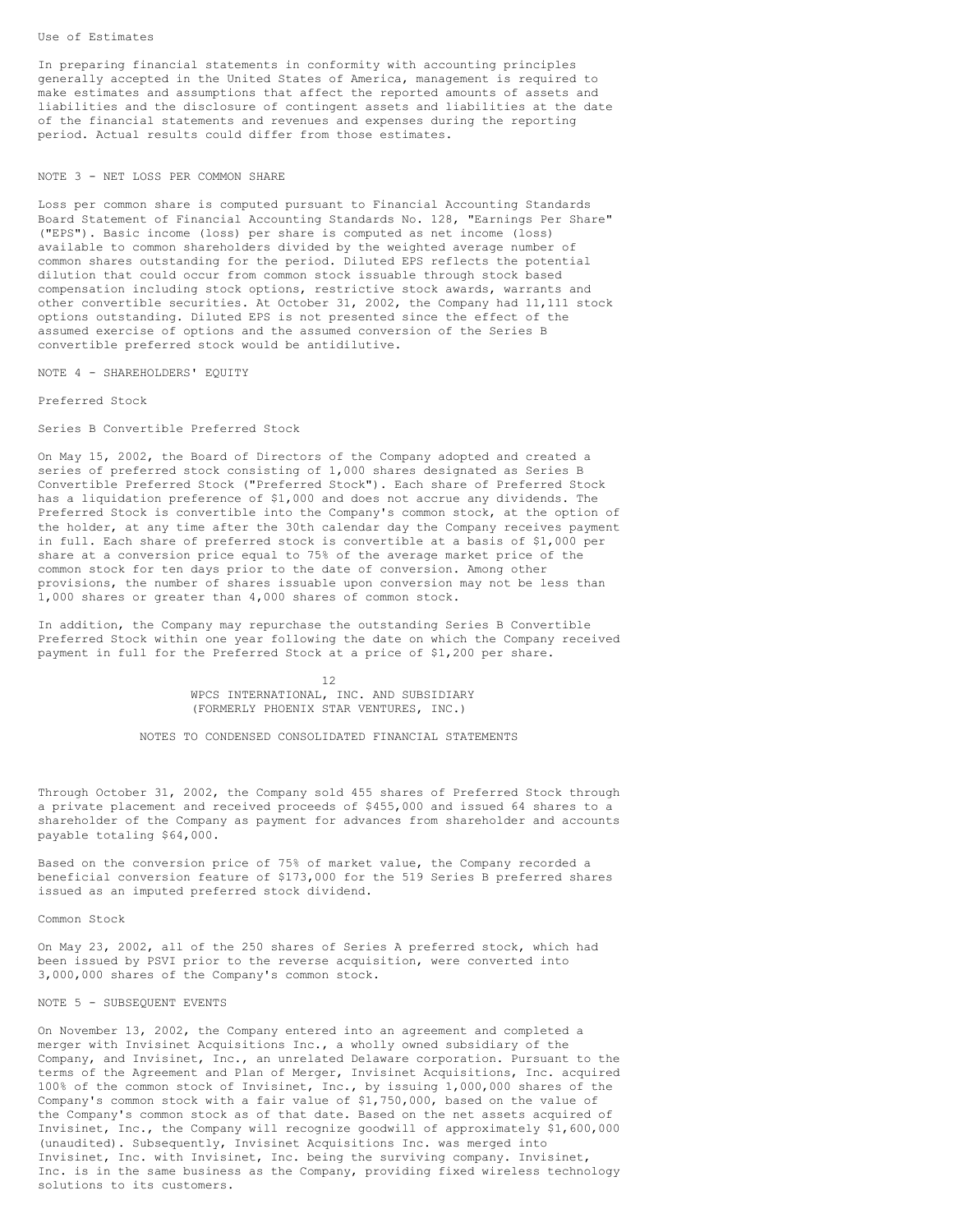## Item 2. Management's Discussion and Analysis

The following discussion should be read in conjunction with the consolidated financial statements and notes thereto set forth in Item 1of this Quarterly Report. In addition to historical information, this discussion and analysis contains forward-looking statements that involve risks, uncertainties and assumptions, which could cause actual results to differ materially from Management's expectations. Factors that could cause differences include, but are not limited to, expected market demand for the Company's products, fluctuations in pricing for products distributed by the Company and products offered by competitors, as well as general conditions of the telecommunications marketplace.

13

#### Overview

WPCS International, Inc. focuses on the implementation requirements of fixed wireless technology. Significant advances in wireless communications has created fixed wireless high bandwidth solutions that are cost effective. Today, a company can connect their data network and PBX system internally or between locations by using a fixed wireless solution. Depending on the requirements, fixed wireless solutions can be used from T1 to gigabit bandwidth rates and can travel distances of over fifty miles.

We provide complete fixed wireless solutions including best of breed wireless products, engineering services and deployment. We define fixed wireless deployment as the internal and external design and installation of a fixed wireless solution to support voice/data/video transmission between two or more points without the utilization of landline infrastructure. We generate our revenues from product sales and services. There are multiple products associated with the deployment of a fixed wireless solution including radios, repeaters, amplifiers, antennas, cabling and specialty components. There are also important services such as spectrum analysis, site surveys, site design, tower construction, mounting and alignment. The successful integration of all these products and services is critical in achieving the desired results for the customer. We offer the ability to integrate superior solutions from a multitude of vendors across the vast majority of communication requirements.

We continue to seek to expand our business by introducing new products and services for our customers. Starting August 2002, we began offering additional bandwidth services from AT&T and Sprint. The addition of these services allows us to provide complete bandwidth solutions from a wireless and landline perspective to commercial business and government accounts worldwide.

We continue to experience the challenging trends related to the economic slowdown in the telecommunications industry. However, we believe the growing trend towards cost effective wireless networks as an alternative to high cost landline services will continue to provide significant opportunities for us.

#### Significant Transactions and Events

On May 17, 2002, pursuant to the agreement and plan of merger, Phoenix Star Ventures Inc. ("PSVI"), a publicly held corporation, acquired WPCS Holdings Inc., a Delaware corporation ("WPCS") by issuing 5,500,000 shares of its common stock to shareholders of WPCS in exchange of all the outstanding shares of WPCS. Concurrently with the acquisition, PSVI, the parent company, changed its name to WPCS International, Inc. The shareholders of WPCS, after the acquisition, owned the majority of the combined company. Accordingly, the combination has been accounted for as a reverse acquisition, whereby, for accounting purposes, WPCS is the accounting acquirer and PSVI is the accounting acquiree.

14

On November 13, 2002, the Company entered into an agreement and completed a merger with Invisinet Acquisitions Inc., a wholly owned subsidiary of the Company, and Invisinet, Inc., an unrelated Delaware corporation. Pursuant to the terms of the Agreement and Plan of Merger, Invisinet Acquisitions, Inc. acquired 100% of the common stock of Invisinet, Inc., by issuing 1,000,000 shares of the Company's common stock with a fair value of \$1,750,000, based on the value of the Company's common stock as of that date. Based on the net assets acquired of Invisinet, Inc., the Company will recognize goodwill of approximately \$1,600,000 (unaudited). Subsequently, Invisinet Acquisitions Inc. was merged into Invisinet, Inc. with Invisinet, Inc. being the surviving company. Invisinet, Inc. is in the same business as the Company, providing fixed wireless technology solutions to its customers.

## Results of Operations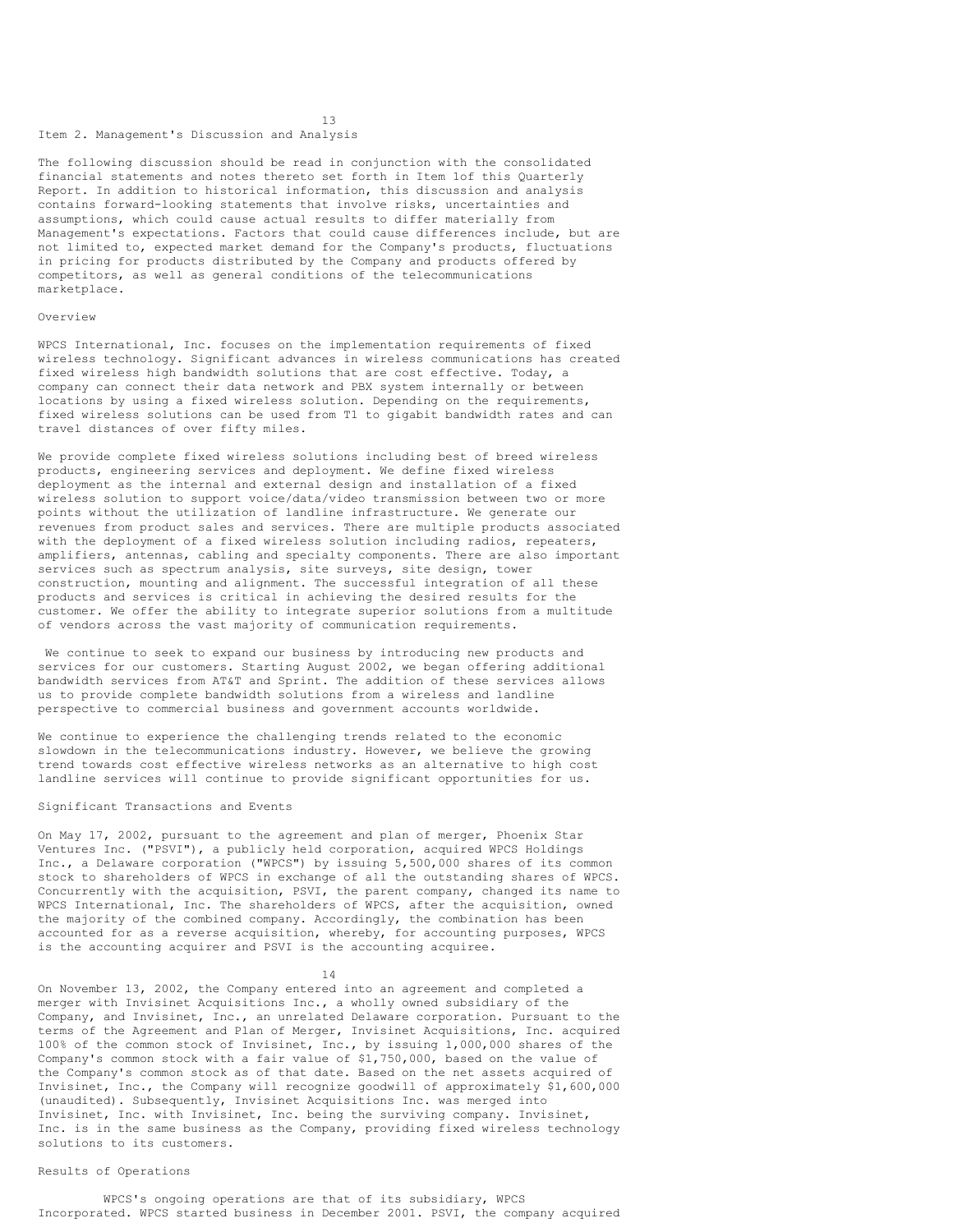by WPCS on May 17, 2002, was a development stage company and therefore had no material operations in 2001. For the purpose of this discussion, the results of operation for the six months ended October 31, 2002 include the operations of WPCS for the entire period and PSVI since May 17, 2002, as if the merger took place on May 1, 2002.

#### Operating Revenues

Net revenues include product and service revenues. Product revenue is derived primarily from sales of parts and components initially sold either separately or as part of a packaged fixed wireless installation. Revenues from products and from services are generally recorded when (i) persuasive evidence of an arrangement exists, (ii) delivery has occurred and customer acceptance requirements have been met, (iii) the price is fixed or negotiated, and (iv) the collection of payments is reasonably assured and we have no additional obligations.

Our customer base is generally Fortune 2000 companies and governmental institutions. Our principal revenue-generating customers are likely to vary on a quarterly basis. We anticipate that our revenues will expand through internal growth and acquisitions.

Net sales for the three and six months ended October 31, 2002 were approximately \$213,000 and \$606,000, respectively. The Company is pursuing additional sources of revenue to supplement its existing business. The additional sources of revenue can arise from acquisitions or internal growth. In that regards, the Company, on November 13, 2002, acquired a business in the same line of business as the Company by issuing its common stock. Management believes, but cannot assure, that this acquisition will substantially increase the revenues of the Company. In general, the Company intends to make additional acquisitions or expand into markets, which will leverage the Company's existing infrastructure. The Company has no present agreements or understandings with respect to specific acquisitions. There can be no assurance the Company will complete any such acquisitions or the terms of such acquisitions if they are completed.

## Cost of Sales

Cost of sales consists of component and material costs, and direct labor cost payments to third party sub-contractors for its installation. The Company's gross margin varies from job to job. For the three and six months ended October 31, 2002, gross margin was 19.89% and 21.83%, respectively. We expect that the margins will increase as we increase our service business relative to other revenues.

## 15

Operating expenses are comprised of selling, general and administrative costs incurred in direct support of the business operations of the Company. Operating expenses for the three and six months ended October 31, 2002, were \$236,000 and \$426,000, respectively.

#### Selling expenses

Operating Expenses

Selling expenses include expenses incurred for travel and promotional activities. For the three and six months ended October 31, 2002, selling expenses were \$1,700 and \$7,000, respectively. We expect selling expenses to increase in the near future as we start to market our products and services in expanded markets.

## General and administrative expenses

General and administrative expenses consist primarily of personnel and related costs for general corporate functions, including finance, accounting, strategic and business development, legal, human resources and administration.

For the three months ended October 31, 2002, general and administrative expenses were \$206,000. Included in the general and administrative expenses is \$36,000 paid to consultants for investor relations and \$65,000 in legal and accounting fees. Salaries, commissions and payroll taxes amounted to \$72,000 and rent for our office facilities amounted to \$8,000. Other general and administrative expenses amounted to \$25,000.

For the six months ended October 31, 2002, general and administrative expenses were \$390,000. Included in the general and administrative expenses is \$92,000 paid to consultants for investor relations, \$105,000 in legal and accounting fees in connection with the merger and other compliance issues. Salaries, commissions and payroll taxes amounted to \$142,000 and rent for our office facilities amounted to \$15,000. For the six months ended October 31, 2002, other general and administrative expenses amounted to \$36,000. We expect general and administrative expenses to increase as we expand our business.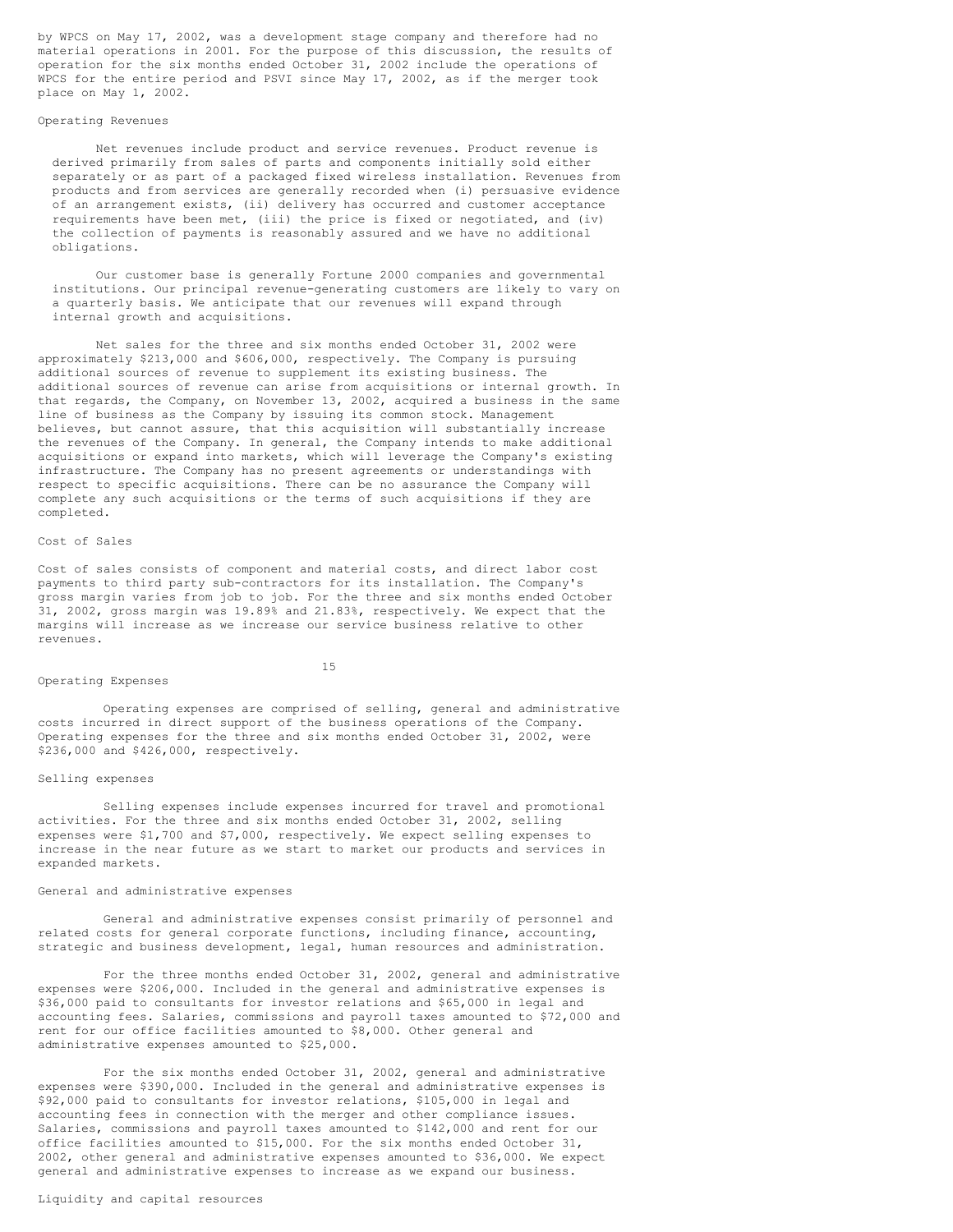At October 31, 2002, we had working capital of \$143,000, which consisted of current assets of approximately \$218,000 and current liabilities of \$75,000. Current assets included \$79,000 in cash, \$131,000 in accounts receivable, \$6,000 in inventories and \$2,000 in prepaid expenses. Current liabilities included \$73,000 in accounts payable and accrued expenses and \$2,000 in current lease obligations.

We utilized \$373,000 in cash from operating activities during the six months ended October 31, 2002. This was mainly comprised of a \$294,000 loss generated for the six months ended October 31, 2002, a \$66,000 increase in accounts receivables and a \$43,000 decrease in accounts payable and accrued expenses.

The Company's financing activities generated cash of \$437,000 during the six months ended October 31, 2002. This was comprised of \$455,000 from proceeds of sale of Series B Preferred Stock sold to investors in a private placement, \$3,257 of cash received from PSVI on reverse acquisition, offset by \$22,000 in repayment of notes payable and principal on capital lease obligations.

16

Our capital requirements depend on numerous factors, including market for our products and services, the resources we devote to developing, marketing, selling and supporting our products and services, the timing and extent of establishing additional markets and other factors. We expect that our cash and investment balances will be sufficient to meet our working capital and capital expenditure needs for at least the next 12 months. After that, we may need to raise additional funds for a number of uses. We may not be able to obtain additional funds on acceptable terms, or at all. We expect to devote substantial capital resources to search for, investigate and, potentially, acquire new businesses, companies or technologies. We acquired Invisinet, Inc. without using cash, by issuing the Company's common stock. The sale of additional equity or convertible debt securities may result in additional dilution to our shareholders.

## Critical Accounting Policies

Financial Reporting Release No. 60, which was recently published by the SEC, recommends that all companies include a discussion of critical accounting policies used in the preparation of their financial statements. The Company's significant accounting policies are summarized in Note 2 of its financial statements. While all these significant accounting policies impact its financial condition and results of operations, the Company views certain of these policies as critical. Policies determined to be critical are those policies that have the most significant impact on the Company's financial statements and require management to use a greater degree of judgment and/or estimates. Actual results may differ from those estimates.

The Company believes that given current facts and circumstances, it is unlikely that applying any other reasonable judgments or estimate methodologies would cause a material effect on the Company's consolidated results of operations, financial position or liquidity for the periods presented in this report.

## The accounting policies identified as critical are as follows:

Revenue Recognition. The Company recognizes revenues in accordance with accounting principles generally accepted in the United States of America as outlined in SAB No. 101 which requires that four basic criteria be met before revenue can be recognized: (1) persuasive evidence of an arrangement exists, (2) product delivery, including customer acceptance, has occurred or services have been rendered, (3) the price is fixed or determinable and (4) collectibility is reasonably assured. The Company believes that its revenue recognition policy is critical because revenue is a very significant component of its results of operations. Decisions relative to criteria (4) regarding collectibility are based upon management judgments and should conditions change in the future and cause management to determine these criteria are not met, the Company's recognized results may be affected.

Allowance for Doubtful Accounts. The Company performs ongoing credit evaluations of its customers and adjusts credit limits based upon payment history and the customer's current credit worthiness, as determined by a review of their current credit information. The Company continuously monitors collections and payments from customers and a provision for estimated credit losses is maintained based upon its historical experience and any specific customer collection issues that have been identified. At October 31, 2002, \$30,000 of accounts receivable was overdue. While the accounts receivable related to these customers may be late, the Company does not believe the credit loss risk to be significant given the consistent payment history by these customers. However, the Company has recorded an allowance of \$26,285 as of October 31, 2002.

17

In April 2002, the FASB issued SFAS No. 145, "Rescission of FASB Statements No.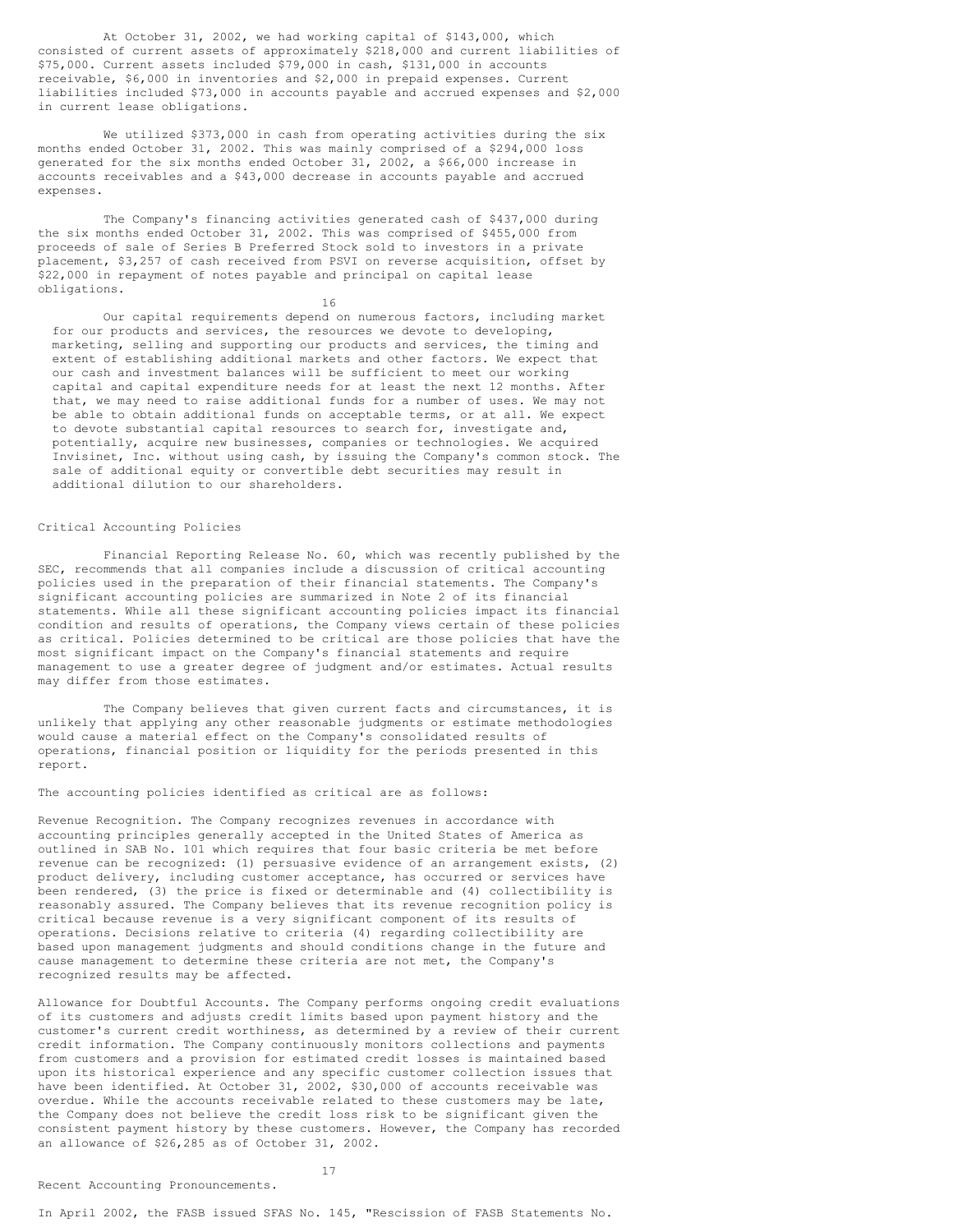4, 44, and 64, Amendment of FASB Statement No. 13, and Technical Corrections." This statement eliminates the requirement under SFAS 4 to aggregate and classify all gains and losses from extinguishments of debt as an extraordinary item, net of related income tax effect. This statement also amends SFAS 13 to require that certain lease modifications with economic effects similar to sale-leaseback transactions be accounted for in the same manner as sale-leaseback transactions. In addition, SFAS 145 requires reclassification of gains and losses in all prior periods presented in comparative financial statements related to debt extinguishments that do not meet the criteria for extraordinary item in Accounting Principles Board Opinion 30. The statement is effective for fiscal years beginning after May 15, 2002 with early adoption encouraged. The Company will adopt SFAS 145 effective May 1, 2003. The Company is currently evaluating the requirements and impact of this statement on our consolidated results of operations and financial position. We do not believe that the adoption of SFAS 145 will have any material effect on our consolidated financial statements.

On July 30, 2002, the FASB issued SFAS 146, "Accounting for Costs Associated with Exit or Disposal Activities." The statement requires companies to recognize costs associated with exit or disposal activities when they are incurred rather than at the date of a commitment to an exit or disposal plan. Examples of costs covered by the statement include lease termination costs and certain employee severance costs that are associated with a restructuring, discontinued operation, plant closing, or other exit or disposal activity. SFAS 146 is to be applied prospectively to exit or disposal activities initiated after December 31, 2002. The Company is currently evaluating the requirements and impact of this statement on our consolidated results of operations and financial position.

18

#### ITEM 3. CONTROLS AND PROCEDURES

| (a) | Evaluation of disclosures. The Company maintains disclosure<br>controls and procedures                                                                                                                                                                                                                                                                                                        |
|-----|-----------------------------------------------------------------------------------------------------------------------------------------------------------------------------------------------------------------------------------------------------------------------------------------------------------------------------------------------------------------------------------------------|
|     | designed to provide reasonable assurance that information<br>required to be disclosed in the reports filed with the SEC is<br>recorded, processed, summarized and reported within the time<br>periods specified in the rules of the SEC. Within 90 days<br>prior to the filing of this Quarterly Report on Form 10-QSB,<br>an evaluation, was completed under the supervision and             |
|     | participation of management, including the Chief Executive<br>Officer and Chief Financial Officer, of the design and                                                                                                                                                                                                                                                                          |
|     | operation of this disclosure controls and procedures pursuant<br>to Exchange Act Rule 13a-14. Based upon that evaluation, the<br>Chief Executive Officer and Chief Financial Officer concluded<br>that our disclosure controls and procedures are effective in<br>timely alerting them to material information relating to the<br>company (including the Company's consolidated subsidiaries) |
|     | required to be included in the periodic SEC filings.                                                                                                                                                                                                                                                                                                                                          |

(b) Changes in internal controls. There were no significant changes in internal controls or other factors that could significantly affect the Company's internal controls subsequent to the date of our evaluation.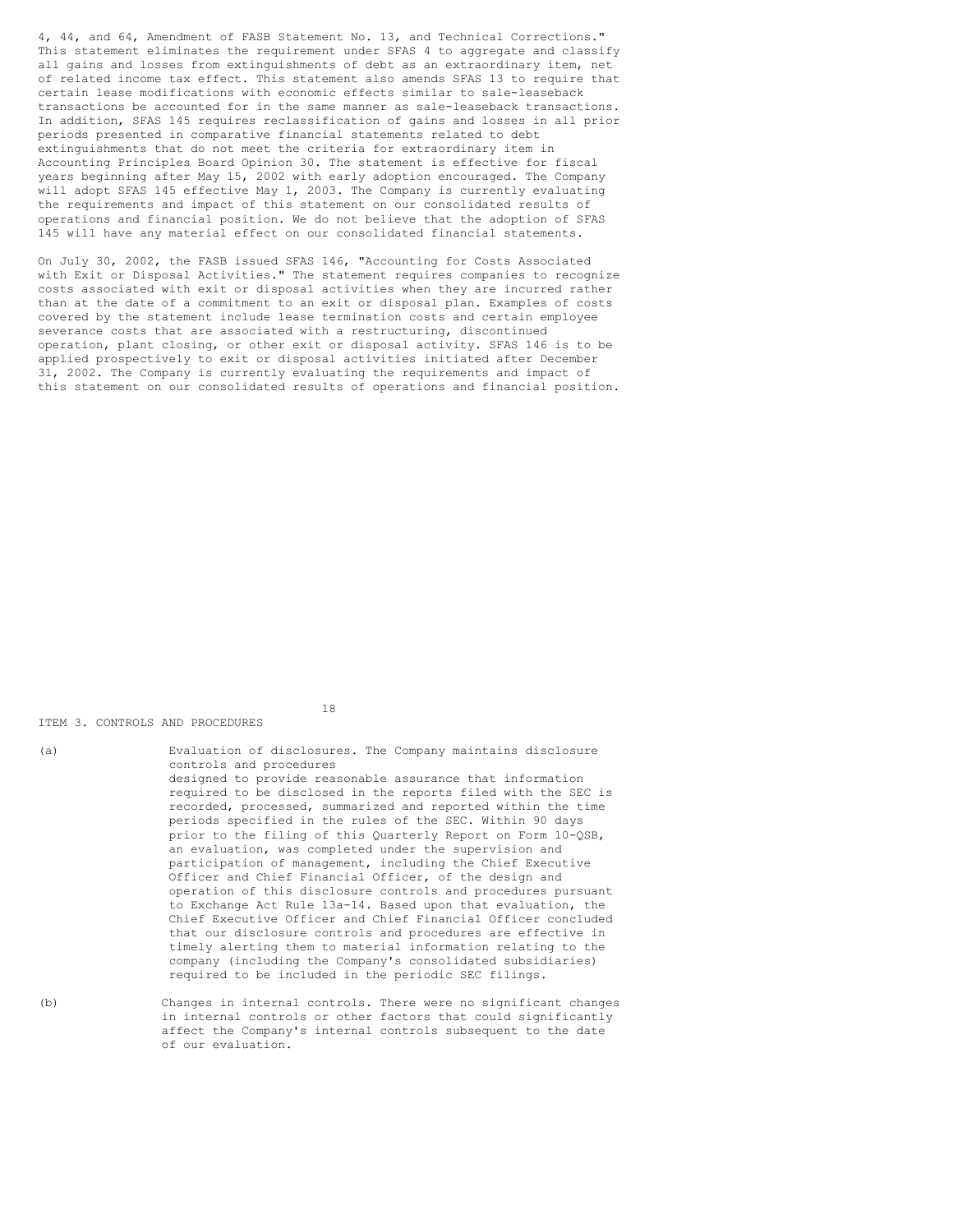Part II - OTHER INFORMATION

Item 1. LEGAL PROCEEDINGS.

From time to time the Company is subject to litigation incidental to its business. Such claims, if successful, could exceed applicable insurance coverage. The Company is not currently a party to any material legal proceedings.

Item 2. CHANGES IN SECURITIES AND USE OF PROCEEDS.

None.

Item 3. DEFAULTS UPON SENIOR SECURITIES.

Not applicable.

Item 4. SUBMISSION OF MATTERS TO A VOTE OF SECURITY HOLDERS.

Not applicable.

Item 5. OTHER INFORMATION.

Not applicable.

Item 6. EXHIBITS AND REPORTS ON FORM 8-K.

(a) Exhibits.

99.1 Certification of Chief Financial Officer, Chief Executive Officer

(b) Reports on Form 8-K.

Report on Form 8-K/A, dated August 6, 2002 Report on Form 8-K, dated August 21, 2002 Report on Form 8-K/A, dated September 4, 2002 Report on Form 8-K/A dated November 27, 2002

## CERTIFICATIONS

I, Andrew Hidalgo, certify that:

- 1) I have reviewed this quarterly report on Form 10-QSB of WPCS International Incorporated ( "the registrant);
- 2) Based on my knowledge, this quarterly report does not contain any untrue statement of a material fact or omit to state a material fact necessary to make the statements made, in light of the circumstances under which such statements were made, not misleading with respect to the period covered by this quarterly report;
- 3) Based on my knowledge, the financial statements, and other financial information included in this quarterly report, fairly present in all material respects the financial condition, results of operations and cash flows of the registrant as of, and for, the periods presented in this quarterly report;
- 4) I am responsible for establishing and maintaining disclosure controls and procedures (as defined in Exchange Act Rules 13a-14 and 15d-14) for the registrant and have:
	- a) designed such disclosure controls and procedures to ensure that material information relating to the registrant, including its consolidated subsidiaries, is made known to us by others within those entities, particularly during the period in which this quarterly report is being prepared;

19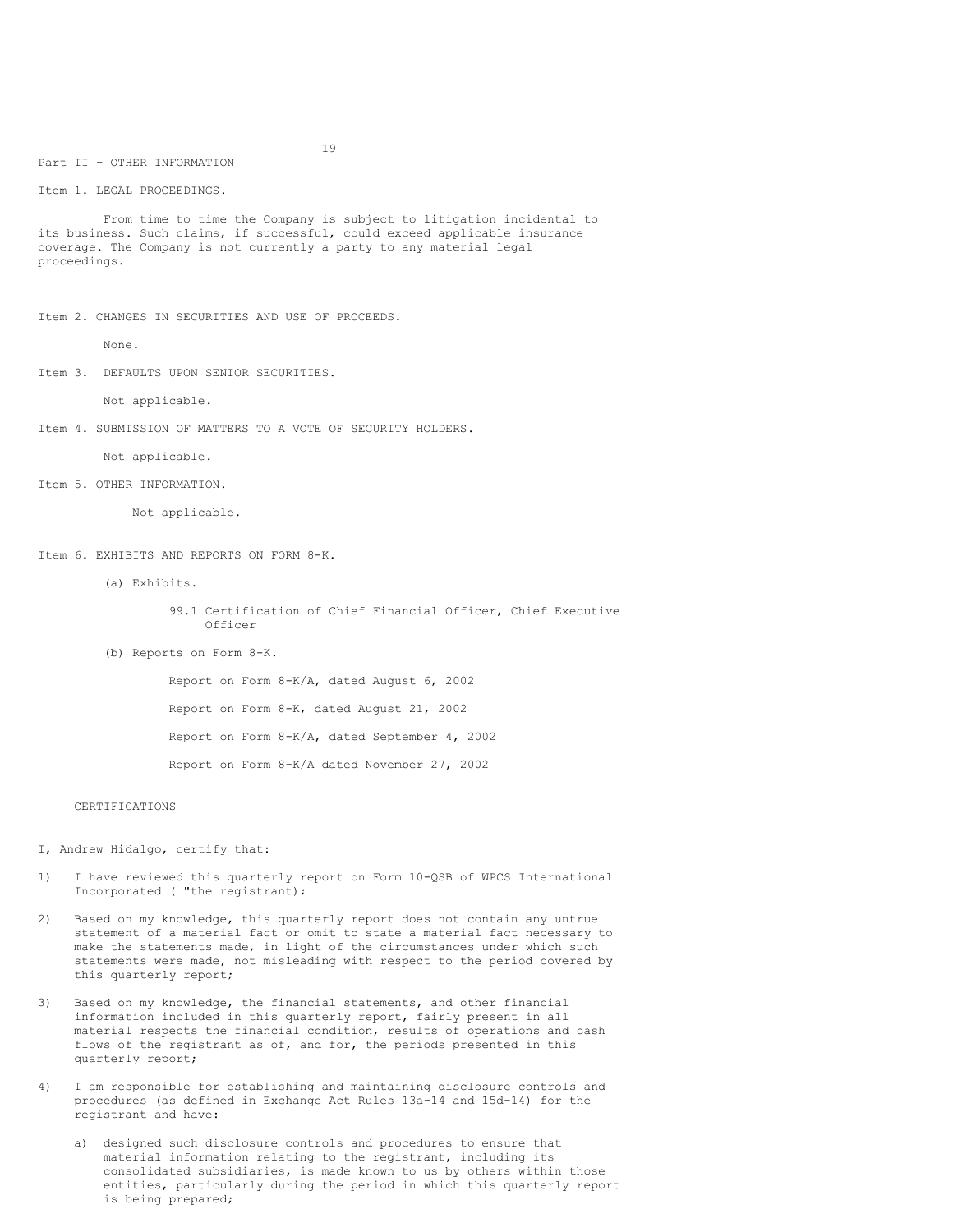- b) evaluated the effectiveness of the registrant's disclosure controls and procedures as of a date within 90 days prior to the filing date of this quarterly report (the "Evaluation Date"); and
- c) presented in this quarterly report our conclusions about the effectiveness of the disclosure controls and procedures based on our evaluation as of the Evaluation Date;
- 5) I have disclosed, based on my most recent evaluation, to the registrant's auditors and the audit committee of registrant's board of directors (or persons performing the equivalent functions):
	- a) all significant deficiencies in the design or operation of internal controls which could adversely affect the registrant's ability to record, process, summarize and report financial data and have identified for the registrant's auditors any material weaknesses in internal controls; and
	- b) any fraud, whether or not material, that involves management or other employees who have a significant role in the registrant's internal controls; and

23

6) The registrant's other certifying officers and I have indicated in this quarterly report whether or not there were significant changes in internal controls or in other factors that could significantly affect internal controls subsequent to the date of our most recent evaluation, including any corrective actions with regard to significant deficiencies and material weaknesses.

Date: December 12, 2002 /s/ Andrew Hidalgo

---------------------------------- Andrew Hidalgo Chief Executive Officer/ Chief Financial Officer Director

SIGNATURES

In accordance with the requirements of the Exchange Act, the registrant caused this report to be signed on its behalf by the undersigned, thereunto duly authorized.

WPCS INTERNATIONAL INCORPORATED

Date: December 12, 2002 By: /s/ANDREW HIDALGO

------------------ Andrew Hidalgo Chief Executive Officer, Chief Financial Officer and Director